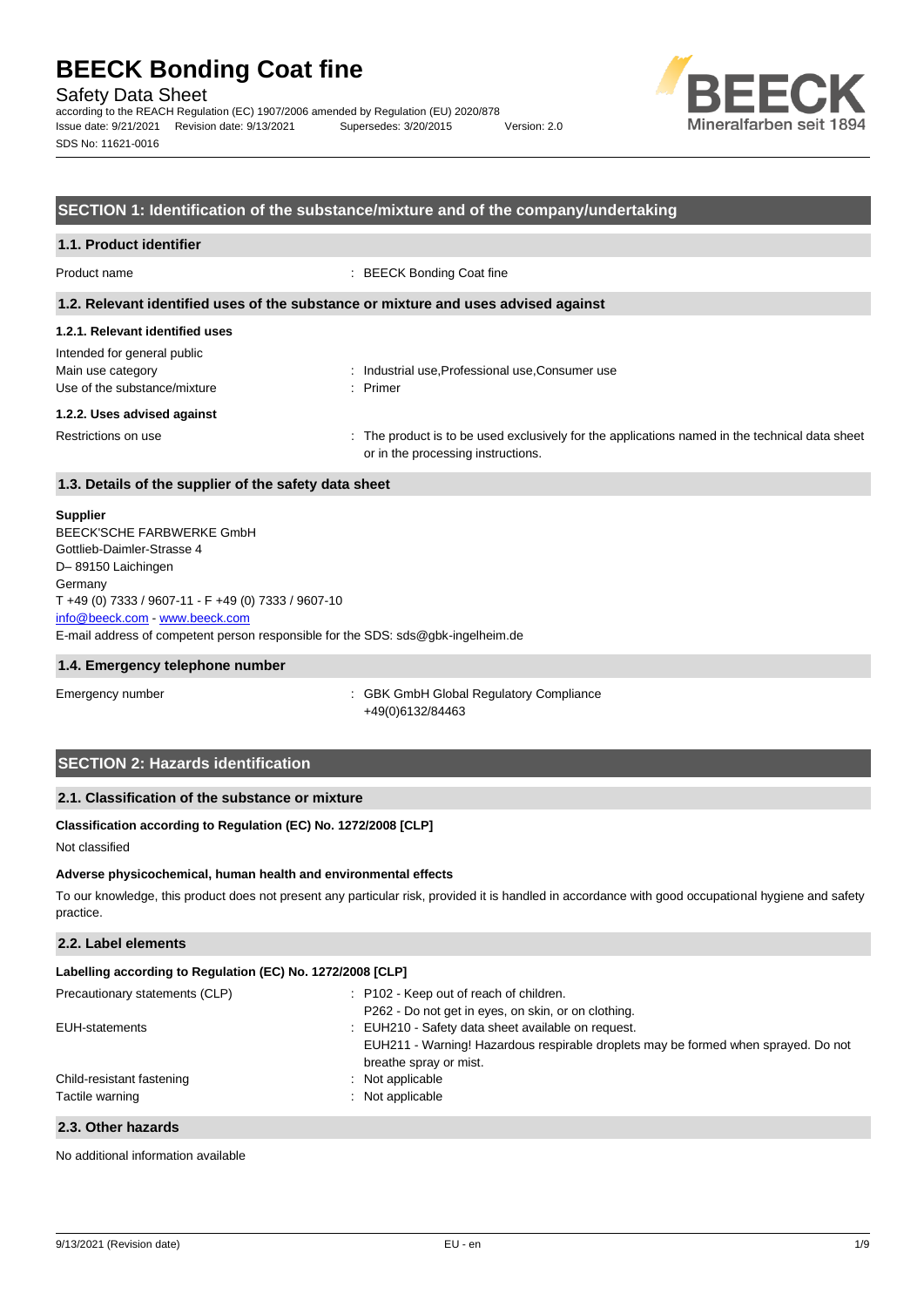Safety Data Sheet

according to the REACH Regulation (EC) 1907/2006 amended by Regulation (EU) 2020/878 SDS No: 11621-0016



# **SECTION 3: Composition/information on ingredients**

### **3.1. Substances**

Not applicable

#### **3.2. Mixtures**

| <b>Name</b>      | <b>Product identifier</b>  | %              | <b>Classification according to</b><br>Regulation (EC) No. 1272/2008<br>[CLP] |
|------------------|----------------------------|----------------|------------------------------------------------------------------------------|
| Titanium dioxide | CAS-No.: 13463-67-7        | $\geq 1 - < 3$ | Carc. 2, H351                                                                |
| (Note $10$ )     | EC-No.: 236-675-5          |                |                                                                              |
|                  | EC Index-No.: 022-006-00-2 |                |                                                                              |
|                  | REACH-no: 01-2119489379-   |                |                                                                              |
|                  | 17                         |                |                                                                              |

Note 10 : The classification as a carcinogen by inhalation applies only to mixtures in powder form containing 1 % or more of titanium dioxide which is in the form of or incorporated in particles with aerodynamic diameter  $\leq 10$  µm. Full text of H- and EUH-statements: see section 16

# **SECTION 4: First aid measures**

#### **4.1. Description of first aid measures**

| First-aid measures after inhalation   | Remove person to fresh air and keep comfortable for breathing. |
|---------------------------------------|----------------------------------------------------------------|
| First-aid measures after skin contact | : Wash skin with plenty of water.                              |
| First-aid measures after eye contact  | : Rinse eyes with water as a precaution.                       |
| First-aid measures after ingestion    | : Call a poison center or a doctor if you feel unwell.         |

## **4.2. Most important symptoms and effects, both acute and delayed**

No additional information available

#### **4.3. Indication of any immediate medical attention and special treatment needed**

Treat symptomatically.

| <b>SECTION 5: Firefighting measures</b>                                         |                                                                                                                                             |  |  |  |
|---------------------------------------------------------------------------------|---------------------------------------------------------------------------------------------------------------------------------------------|--|--|--|
| 5.1. Extinguishing media                                                        |                                                                                                                                             |  |  |  |
| Suitable extinguishing media                                                    | Water spray. Dry powder. Foam. Carbon dioxide.                                                                                              |  |  |  |
| 5.2. Special hazards arising from the substance or mixture                      |                                                                                                                                             |  |  |  |
| Hazardous decomposition products in case of fire : Toxic fumes may be released. |                                                                                                                                             |  |  |  |
| 5.3. Advice for firefighters                                                    |                                                                                                                                             |  |  |  |
| Protection during firefighting                                                  | : Do not attempt to take action without suitable protective equipment. Self-contained<br>breathing apparatus. Complete protective clothing. |  |  |  |

# **SECTION 6: Accidental release measures**

### **6.1. Personal precautions, protective equipment and emergency procedures**

#### **6.1.1. For non-emergency personnel**

Emergency procedures in the spillage area.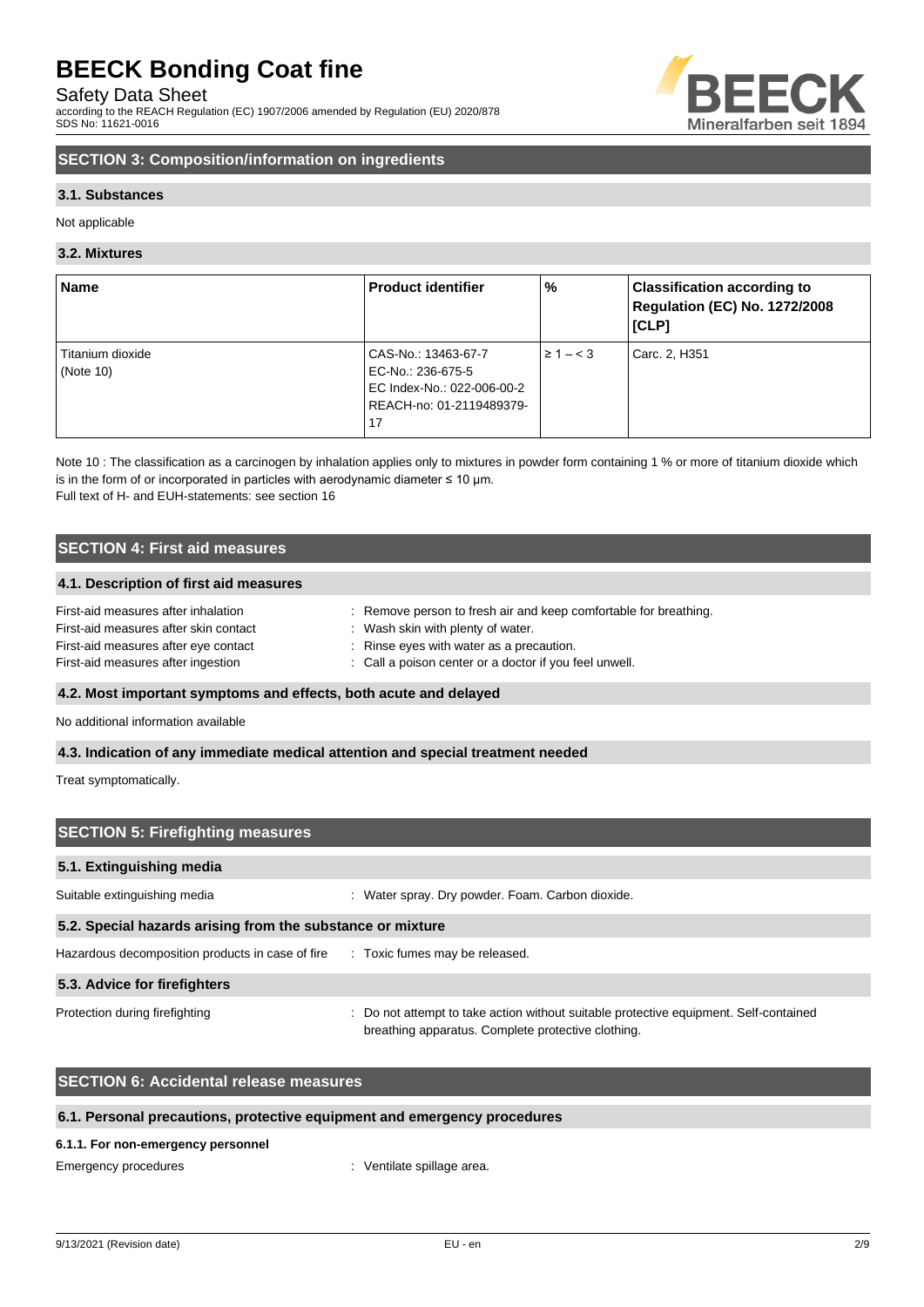Safety Data Sheet

according to the REACH Regulation (EC) 1907/2006 amended by Regulation (EU) 2020/878 SDS No: 11621-0016



#### **6.1.2. For emergency responders**

Protective equipment **interval of the CO** not attempt to take action without suitable protective equipment. For further information refer to section 8: "Exposure controls/personal protection".

# **6.2. Environmental precautions** Avoid release to the environment. **6.3. Methods and material for containment and cleaning up** Methods for cleaning up example and the state up liquid spill into absorbent material. Other information **Other information** : Dispose of materials or solid residues at an authorized site. **6.4. Reference to other sections** For further information refer to section 13. **SECTION 7. H**

| $\overline{1}$ SECTION 7. Handing and storage                     |                                                                                                                                                                                              |
|-------------------------------------------------------------------|----------------------------------------------------------------------------------------------------------------------------------------------------------------------------------------------|
| 7.1. Precautions for safe handling                                |                                                                                                                                                                                              |
| Precautions for safe handling<br>Hygiene measures                 | : Ensure good ventilation of the work station. Wear personal protective equipment.<br>: Do not eat, drink or smoke when using this product. Always wash hands after handling the<br>product. |
| 7.2. Conditions for safe storage, including any incompatibilities |                                                                                                                                                                                              |
| Storage conditions<br>Storage temperature                         | : Keep out of frost. Store in a well-ventilated place. Keep cool.<br>: $5-25$ °C                                                                                                             |

### **7.3. Specific end use(s)**

See Section 1.

## **SECTION 8: Exposure controls/personal protection**

#### **8.1. Control parameters**

#### **8.1.1 National occupational exposure and biological limit values**

No additional information available

#### **8.1.2. Recommended monitoring procedures**

No additional information available

#### **8.1.3. Air contaminants formed**

No additional information available

## **8.1.4. DNEL and PNEC**

No additional information available

#### **8.1.5. Control banding**

No additional information available

# **8.2. Exposure controls**

#### **8.2.1. Appropriate engineering controls**

#### **Appropriate engineering controls:**

Ensure good ventilation of the work station.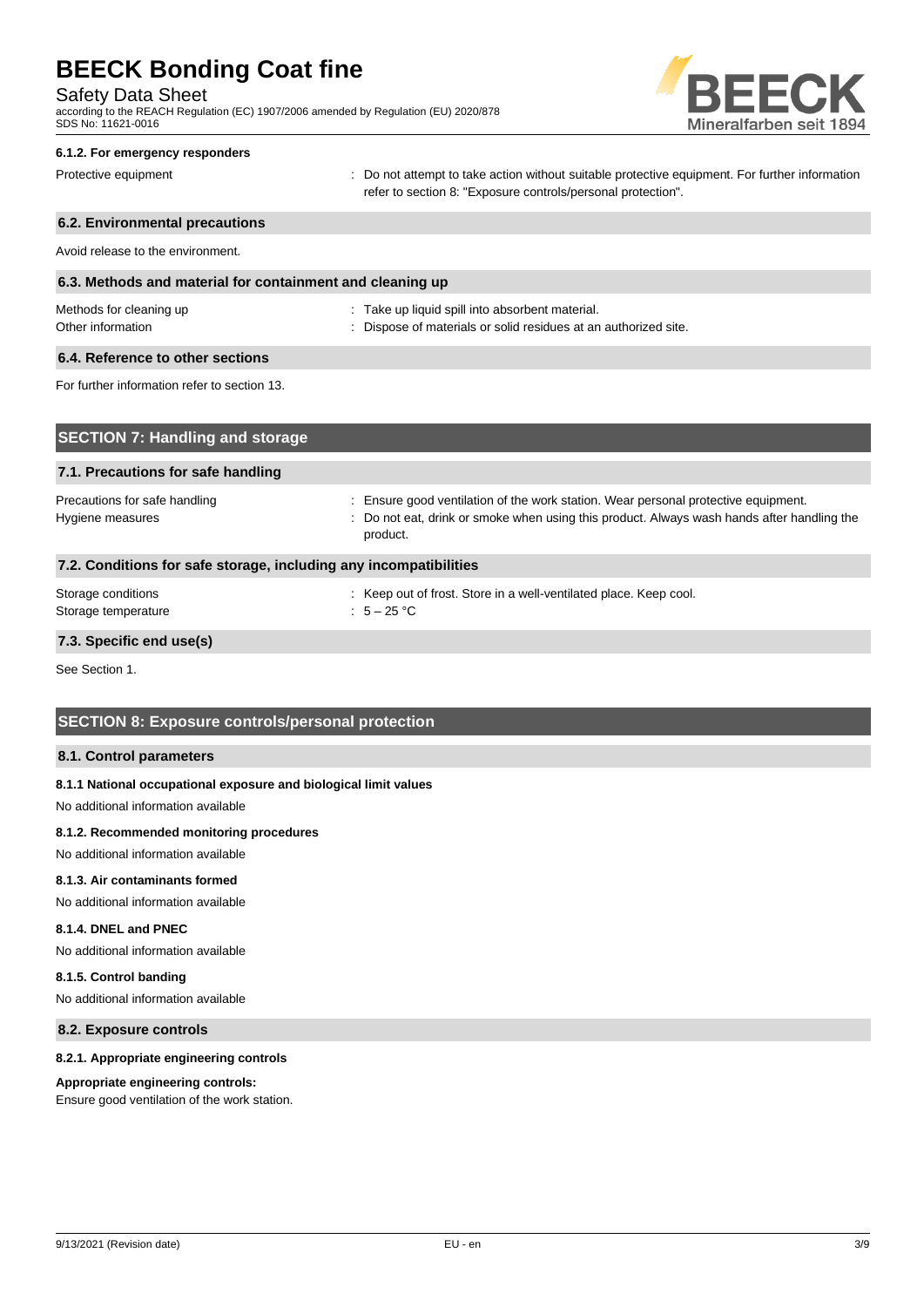Safety Data Sheet

according to the REACH Regulation (EC) 1907/2006 amended by Regulation (EU) 2020/878 SDS No: 11621-0016

#### **8.2.2. Personal protection equipment**

#### **Personal protective equipment symbol(s):**



#### **8.2.2.1. Eye and face protection**

**Eye protection:** Safety glasses

#### **8.2.2.2. Skin protection**

#### **Skin and body protection:** Wear suitable protective clothing

**Hand protection:** Protective gloves

## **8.2.2.3. Respiratory protection**

#### **Respiratory protection:**

In case of insufficient ventilation, wear suitable respiratory equipment

#### **8.2.2.4. Thermal hazards**

No additional information available

#### **8.2.3. Environmental exposure controls**

#### **Environmental exposure controls:**

Avoid release to the environment.

# **SECTION 9: Physical and chemical properties**

### **9.1. Information on basic physical and chemical properties**

| Physical state                                  | Liquid                  |  |
|-------------------------------------------------|-------------------------|--|
| Colour                                          | White.                  |  |
| Odour                                           | Mild.                   |  |
| Odour threshold                                 | Not available           |  |
| Melting point                                   | Not available           |  |
| Freezing point                                  | Not available           |  |
| Boiling point                                   | : Not available         |  |
| Flammability                                    | Not applicable          |  |
| <b>Explosive limits</b>                         | Not available           |  |
| Lower explosive limit (LEL)                     | : Not available         |  |
| Upper explosive limit (UEL)                     | Not available           |  |
| Flash point                                     | : Not available         |  |
| Auto-ignition temperature                       | : Not available         |  |
| Decomposition temperature                       | Not available           |  |
| pH                                              | 11 ISO 4316             |  |
| Viscosity, kinematic                            | Not available           |  |
| Viscosity, dynamic                              | 3000 mPa s ISO 2555     |  |
| Solubility                                      | Not available           |  |
| Partition coefficient n-octanol/water (Log Kow) | Not available           |  |
| Vapour pressure                                 | Not available           |  |
| Vapour pressure at 50 °C                        | Not available           |  |
| Density                                         | $1.4$ g/cm <sup>3</sup> |  |
| Relative density                                | Not available           |  |
| Relative vapour density at 20 °C                | Not available           |  |
| Particle size                                   | Not applicable          |  |
| Particle size distribution                      | : Not applicable        |  |
| Particle shape                                  | Not applicable          |  |
| Particle aspect ratio                           | Not applicable          |  |
|                                                 |                         |  |

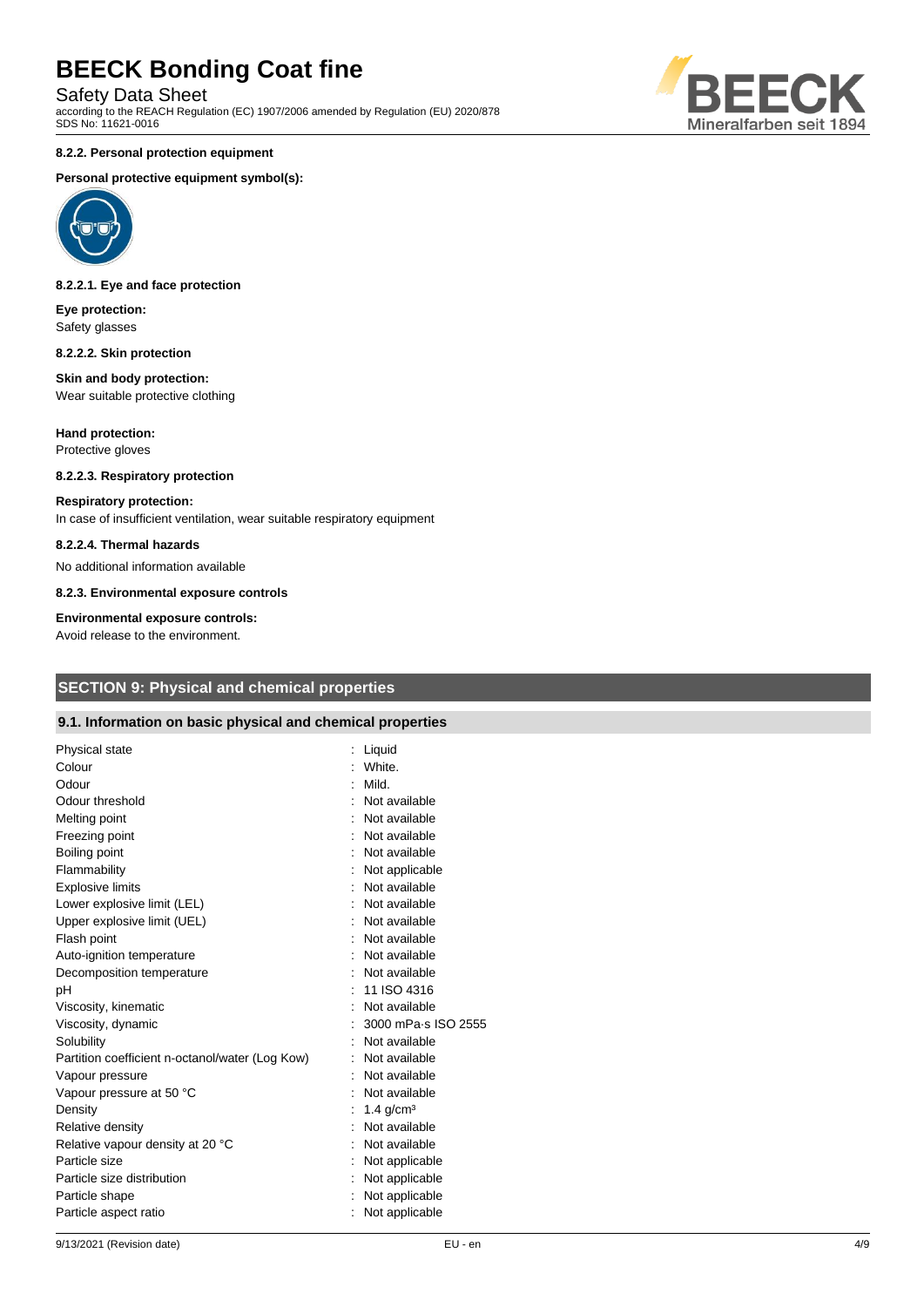## Safety Data Sheet

according to the REACH Regulation (EC) 1907/2006 amended by Regulation (EU) 2020/878 SDS No: 11621-0016



| Particle aggregation state     | : Not applicable |
|--------------------------------|------------------|
| Particle agglomeration state   | : Not applicable |
| Particle specific surface area | : Not applicable |
| Particle dustiness             | : Not applicable |
|                                |                  |

#### **9.2. Other information**

#### **9.2.1. Information with regard to physical hazard classes**

No additional information available

#### **9.2.2. Other safety characteristics**

| VOC content |  | : $\leq 10$ g/l |
|-------------|--|-----------------|
|-------------|--|-----------------|

|  | <b>SECTION 10: Stability and reactivity</b> |
|--|---------------------------------------------|
|  |                                             |
|  |                                             |

### **10.1. Reactivity**

The product is non-reactive under normal conditions of use, storage and transport.

#### **10.2. Chemical stability**

Stable under normal conditions.

#### **10.3. Possibility of hazardous reactions**

No dangerous reactions known under normal conditions of use.

#### **10.4. Conditions to avoid**

None under recommended storage and handling conditions (see section 7).

#### **10.5. Incompatible materials**

No additional information available

#### **10.6. Hazardous decomposition products**

Under normal conditions of storage and use, hazardous decomposition products should not be produced.

# **SECTION 11: Toxicological information**

### **11.1. Information on hazard classes as defined in Regulation (EC) No 1272/2008**

| Acute toxicity (oral)              | Not classified<br>$\sim$             |
|------------------------------------|--------------------------------------|
| Acute toxicity (dermal)            | : Not classified                     |
| Acute toxicity (inhalation)        | : Not classified                     |
| Skin corrosion/irritation          | : Not classified<br>pH: 11 ISO 4316  |
| Serious eye damage/irritation      | : Not classified<br>pH: 11 ISO 4316  |
| Respiratory or skin sensitisation  | : Not classified                     |
| Germ cell mutagenicity             | Not classified<br>٠.                 |
| Carcinogenicity                    | Not classified.                      |
| Titanium dioxide (13463-67-7)      |                                      |
| IARC group                         | 2B - Possibly carcinogenic to humans |
| Reproductive toxicity              | : Not classified                     |
| STOT-single exposure               | : Not classified                     |
| STOT-repeated exposure             | : Not classified                     |
| Aspiration hazard                  | : Not classified                     |
| 11.2. Information on other hazards |                                      |

No additional information available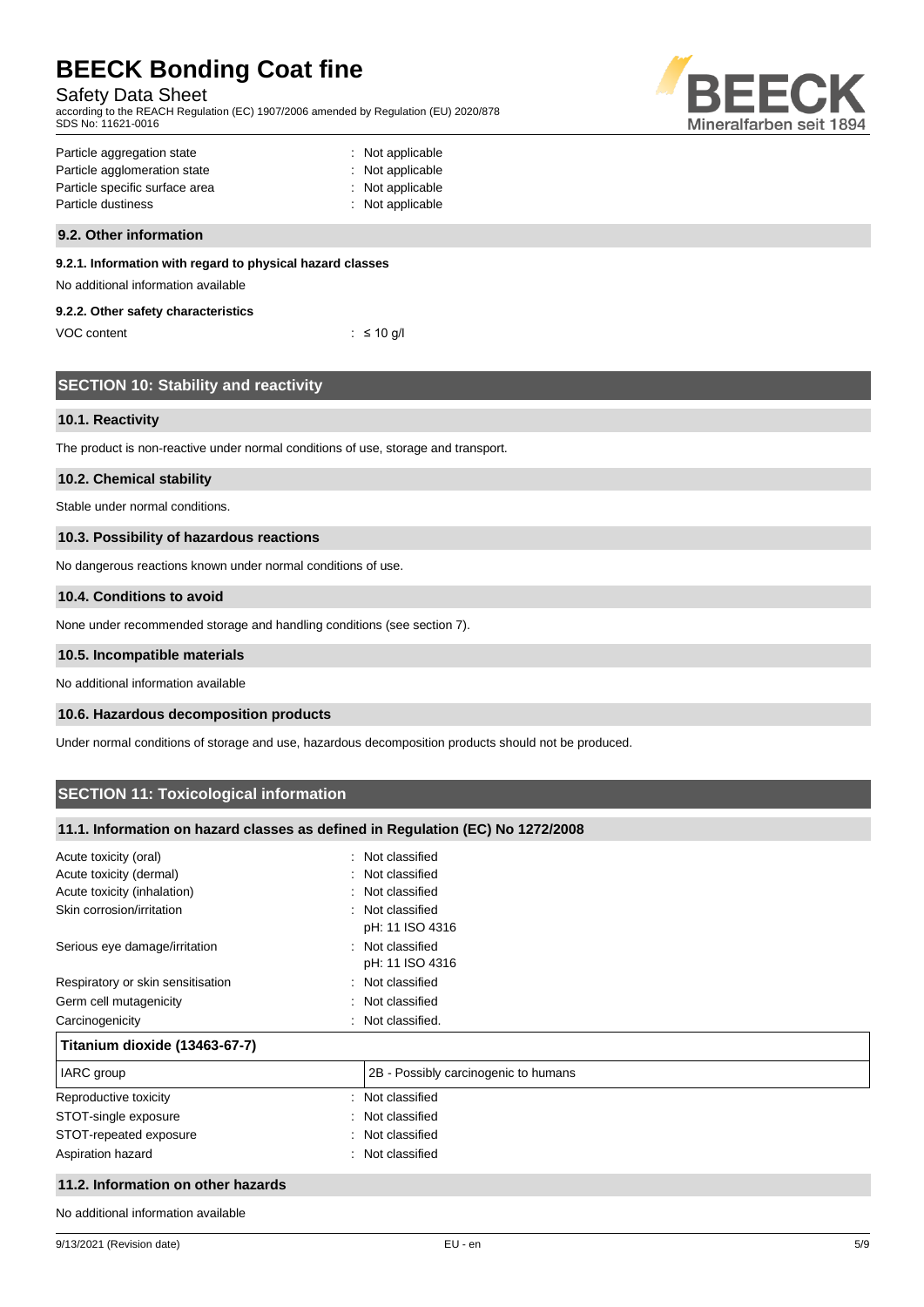Safety Data Sheet

according to the REACH Regulation (EC) 1907/2006 amended by Regulation (EU) 2020/878 SDS No: 11621-0016



# **SECTION 12: Ecological information**

## **12.1. Toxicity**

| Ecology - general<br>Hazardous to the aquatic environment, short-term<br>(acute)<br>Hazardous to the aquatic environment, long-term<br>(chronic) | The product is not considered harmful to aquatic organisms nor to cause long-term adverse<br>effects in the environment.<br>: Not classified<br>: Not classified |
|--------------------------------------------------------------------------------------------------------------------------------------------------|------------------------------------------------------------------------------------------------------------------------------------------------------------------|
| 12.2. Persistence and degradability                                                                                                              |                                                                                                                                                                  |
| No additional information available                                                                                                              |                                                                                                                                                                  |
| 12.3. Bioaccumulative potential                                                                                                                  |                                                                                                                                                                  |
| No additional information available                                                                                                              |                                                                                                                                                                  |
| 12.4. Mobility in soil                                                                                                                           |                                                                                                                                                                  |
| No additional information available                                                                                                              |                                                                                                                                                                  |
| 12.5. Results of PBT and vPvB assessment                                                                                                         |                                                                                                                                                                  |
| No additional information available                                                                                                              |                                                                                                                                                                  |
| 12.6. Endocrine disrupting properties                                                                                                            |                                                                                                                                                                  |
| No additional information available                                                                                                              |                                                                                                                                                                  |
| 12.7. Other adverse effects                                                                                                                      |                                                                                                                                                                  |

# No additional information available

## **SECTION 13: Disposal considerations**

## **13.1. Waste treatment methods**

Waste treatment methods : Dispose of contents/container in accordance with licensed collector's sorting instructions.

European List of Waste (LoW) code : 08 01 12 - waste paint and varnish other than those mentioned in 08 01 11

# **SECTION 14: Transport information**

# In accordance with ADR / IMDG / IATA / ADN / RID

| <b>ADR</b>                             | <b>IMDG</b>   | <b>IATA</b>   | <b>ADN</b>    | <b>RID</b>    |  |
|----------------------------------------|---------------|---------------|---------------|---------------|--|
| 14.1. UN number or ID number           |               |               |               |               |  |
| Not regulated                          | Not regulated | Not regulated | Not regulated | Not regulated |  |
| 14.2. UN proper shipping name          |               |               |               |               |  |
| Not regulated                          | Not regulated | Not regulated | Not regulated | Not regulated |  |
| 14.3. Transport hazard class(es)       |               |               |               |               |  |
| Not regulated                          | Not regulated | Not regulated | Not regulated | Not regulated |  |
| 14.4. Packing group                    |               |               |               |               |  |
| Not regulated                          | Not regulated | Not regulated | Not regulated | Not regulated |  |
| 14.5. Environmental hazards            |               |               |               |               |  |
| Not regulated                          | Not regulated | Not regulated | Not regulated | Not regulated |  |
| No supplementary information available |               |               |               |               |  |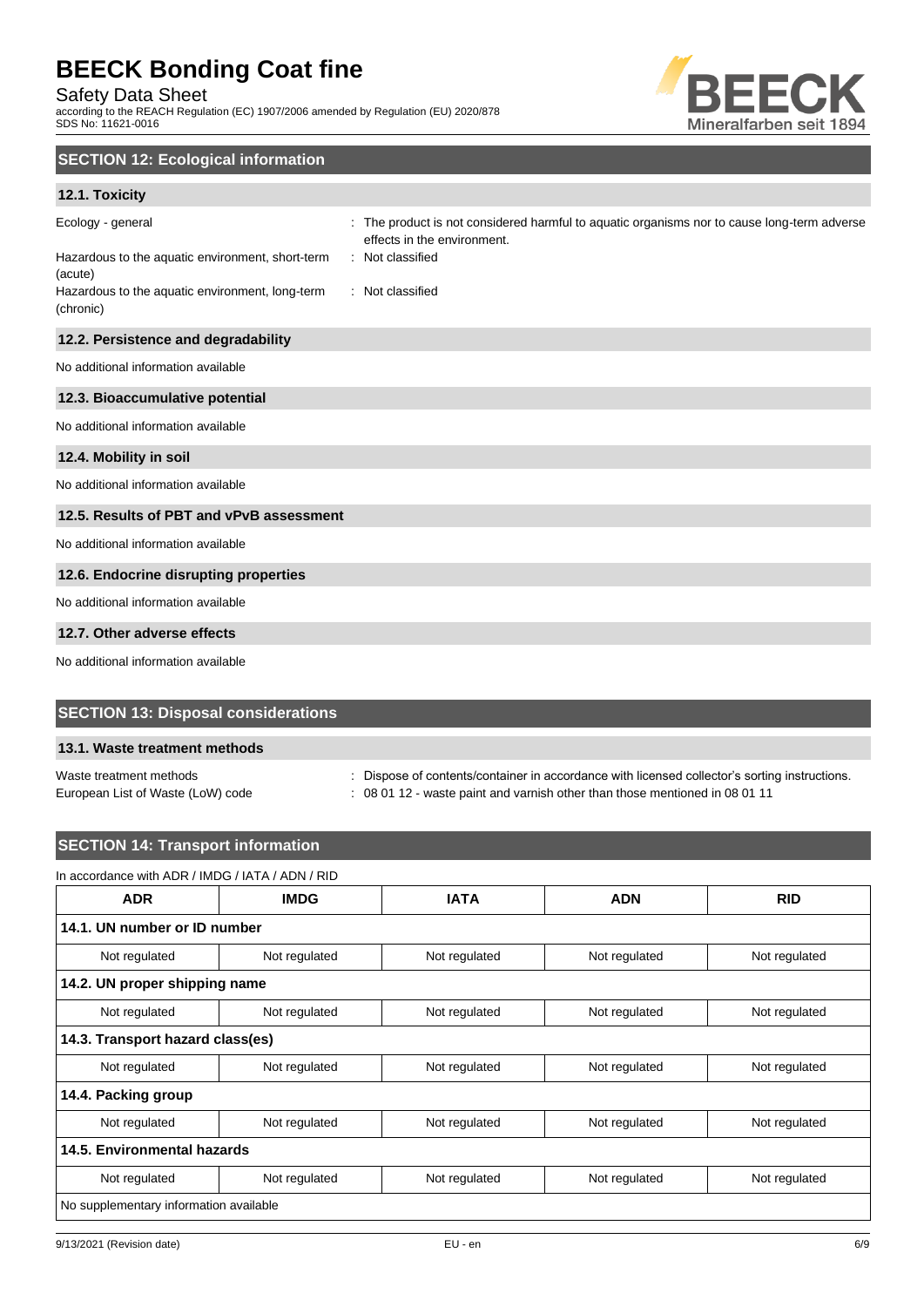Safety Data Sheet

according to the REACH Regulation (EC) 1907/2006 amended by Regulation (EU) 2020/878 SDS No: 11621-0016

#### **14.6. Special precautions for user**

# **Overland transport**

Not regulated

**Transport by sea** Not regulated

**Air transport** Not regulated

**Inland waterway transport** Not regulated

## **Rail transport**

Not regulated

#### **14.7. Maritime transport in bulk according to IMO instruments**

Not applicable

## **SECTION 15: Regulatory information**

### **15.1. Safety, health and environmental regulations/legislation specific for the substance or mixture**

#### **15.1.1. EU-Regulations**

Contains no REACH substances with Annex XVII restrictions

Contains no substance on the REACH candidate list

Contains no REACH Annex XIV substances

Contains no substance subject to Regulation (EU) No 649/2012 of the European Parliament and of the Council of 4 July 2012 concerning the export and import of hazardous chemicals.

Contains no substance subject to Regulation (EU) No 2019/1021 of the European Parliament and of the Council of 20 June 2019 on persistent organic pollutants

Contains no substance subject to Regulation (EU) 2019/1148 of the European Parliament and of the Council of 20 June 2019 on the marketing and use of explosives precursors.

VOC content : ≤ 10 g/l

#### **15.1.2. National regulations**

No additional information available

### **15.2. Chemical safety assessment**

No chemical safety assessment has been carried out

## **SECTION 16: Other information**

| Abbreviations and acronyms: |                                                                                                 |  |  |
|-----------------------------|-------------------------------------------------------------------------------------------------|--|--|
| <b>ADN</b>                  | European Agreement concerning the International Carriage of Dangerous Goods by Inland Waterways |  |  |
| <b>ADR</b>                  | European Agreement concerning the International Carriage of Dangerous Goods by Road             |  |  |
| <b>ATE</b>                  | <b>Acute Toxicity Estimate</b>                                                                  |  |  |
| <b>BCF</b>                  | Bioconcentration factor                                                                         |  |  |
| <b>BLV</b>                  | <b>Biological limit value</b>                                                                   |  |  |
| <b>BOD</b>                  | Biochemical oxygen demand (BOD)                                                                 |  |  |
| <b>COD</b>                  | Chemical oxygen demand (COD)                                                                    |  |  |
| <b>DMEL</b>                 | Derived Minimal Effect level                                                                    |  |  |

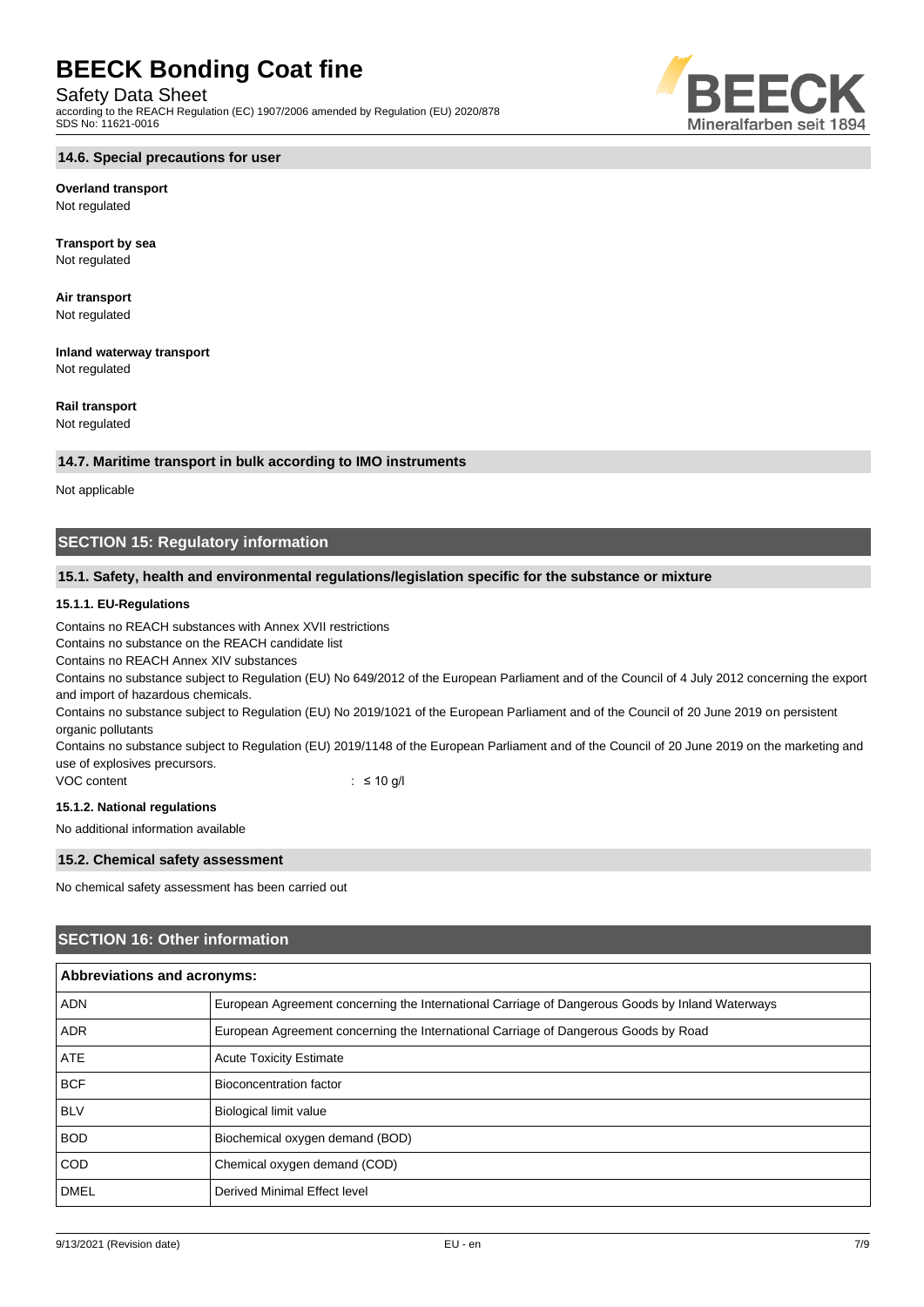Safety Data Sheet

according to the REACH Regulation (EC) 1907/2006 amended by Regulation (EU) 2020/878 SDS No: 11621-0016



| <b>Abbreviations and acronyms:</b> |                                                                                                     |  |  |  |
|------------------------------------|-----------------------------------------------------------------------------------------------------|--|--|--|
| <b>DNEL</b>                        | Derived-No Effect Level                                                                             |  |  |  |
| EC-No.                             | European Community number                                                                           |  |  |  |
| <b>EC50</b>                        | Median effective concentration                                                                      |  |  |  |
| EN                                 | European Standard                                                                                   |  |  |  |
| <b>IARC</b>                        | International Agency for Research on Cancer                                                         |  |  |  |
| <b>IATA</b>                        | International Air Transport Association                                                             |  |  |  |
| <b>IMDG</b>                        | International Maritime Dangerous Goods                                                              |  |  |  |
| <b>LC50</b>                        | Median lethal concentration                                                                         |  |  |  |
| LD50                               | Median lethal dose                                                                                  |  |  |  |
| <b>LOAEL</b>                       | Lowest Observed Adverse Effect Level                                                                |  |  |  |
| <b>NOAEC</b>                       | No-Observed Adverse Effect Concentration                                                            |  |  |  |
| <b>NOAEL</b>                       | No-Observed Adverse Effect Level                                                                    |  |  |  |
| <b>NOEC</b>                        | No-Observed Effect Concentration                                                                    |  |  |  |
| OECD                               | Organisation for Economic Co-operation and Development                                              |  |  |  |
| <b>OEL</b>                         | Occupational Exposure Limit                                                                         |  |  |  |
| PBT                                | <b>Persistent Bioaccumulative Toxic</b>                                                             |  |  |  |
| PNEC                               | <b>Predicted No-Effect Concentration</b>                                                            |  |  |  |
| <b>RID</b>                         | Regulations concerning the International Carriage of Dangerous Goods by Rail                        |  |  |  |
| <b>SDS</b>                         | Safety Data Sheet                                                                                   |  |  |  |
| <b>STP</b>                         | Sewage treatment plant                                                                              |  |  |  |
| ThOD                               | Theoretical oxygen demand (ThOD)                                                                    |  |  |  |
| <b>TLM</b>                         | <b>Median Tolerance Limit</b>                                                                       |  |  |  |
| VOC                                | Volatile Organic Compounds                                                                          |  |  |  |
| CAS-No.                            | Chemical Abstract Service number                                                                    |  |  |  |
| N.O.S.                             | Not Otherwise Specified                                                                             |  |  |  |
| vPvB                               | Very Persistent and Very Bioaccumulative                                                            |  |  |  |
| ED                                 | Endocrine disrupting properties                                                                     |  |  |  |
| DOT                                | Department of Transport                                                                             |  |  |  |
| <b>TDG</b>                         | <b>Transportation of Dangerous Goods</b>                                                            |  |  |  |
| <b>REACH</b>                       | Registration, Evaluation, Authorisation and Restriction of Chemicals Regulation (EC) No 1907/2006   |  |  |  |
| <b>GHS</b>                         | Globally Harmonized System of Classification, Labelling and Packaging of Chemicals                  |  |  |  |
| CAS                                | CAS (Chemical Abstracts Service) number                                                             |  |  |  |
| <b>IBC-Code</b>                    | International Code for the Construction and Equipment of Ships carrying Dangerous Chemicals in Bulk |  |  |  |
| <b>CLP</b>                         | Classification Labelling Packaging Regulation; Regulation (EC) No 1272/2008                         |  |  |  |
| MARPOL 73/78                       | MARPOL 73/78: International Convention for the Prevention of Pollution From Ships                   |  |  |  |
| ADG                                | Transport of Australian Dangerous Goods                                                             |  |  |  |